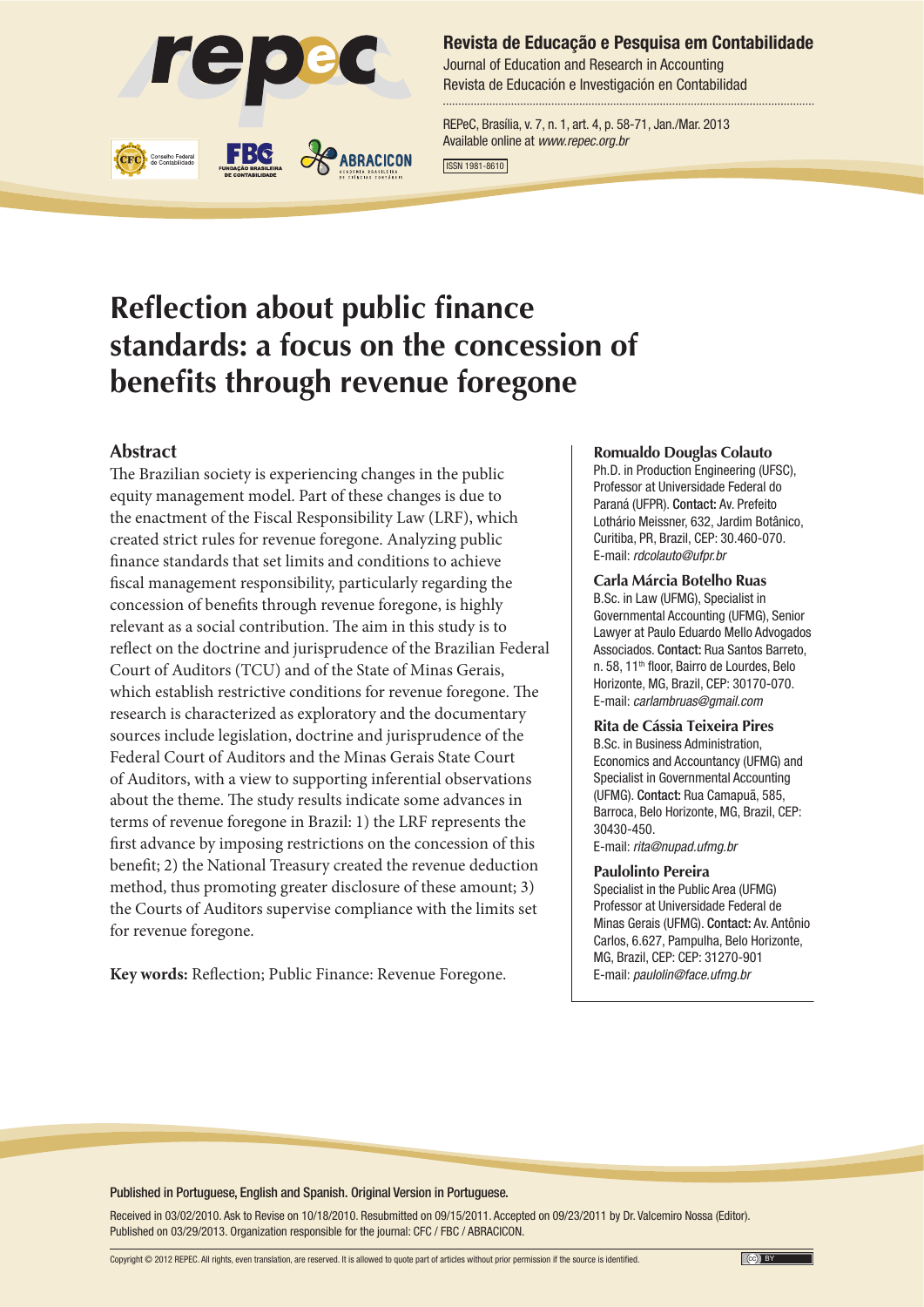

## **1. Introduction**

Supplementary Law 101/00, called the Fiscal Responsibility Law (LRF), was issued to change the way public finances have historically been managed in Brazil, inserting the current principles of fiscal management transparency and responsibility into the legal order. This legislation established accountability in fiscal management, presupposing planned and transparent action, including the prevention of risk and the correction of deviations that are capable of affecting the balance in public accounts through compliance with: (1) revenue and expense balance targets; (2) compliance with limits and conditions for revenue foregone; (3) creation of staff expenses; (4) social security and others; (5) consolidated and security debts; and (6) credit operations, including revenue acceleration, guarantee concession and registration in residuals payable. Thus, the limits and conditions imposed for revenue foregone need to be observed, a benefit granted by public administrators to encourage economic-social activities.

Leiria (2005) underlines that the establishment of public finance standards for the sake of fiscal management responsibility determines that public managers be confronted with the imperative need for administrative planning, that is, an administration with previewed objectives, with beginning, middle and end, as public finance standards are linked to fiscal responsibility.

Fiscal responsibility in public management means compliance with standards and limits for public finance management, including accountability about how much of and how the resources resulting from the taxes society pays were spent. In addition, fiscal management responsibility means saying that, if this scope of good public finance management is not complied with, public managers will be held responsible for their bad management, submitted to the respective penalties applicable.

Balanced public accounts require planned administration, efficient and systematic control of budgetary resources, including their consequent monitoring and assessment. If this is not the case, managers can be held accountable in the field of fiscal responsibility because of reckless management. Responsibility means the quality of being responsible, which means the condition of being accountable for a certain event that is subject to pertinent legal rules (Martins & Nascimento, 2001).

Public managers cannot use foregone revenue indistinctly, covering up interests under the pretense of encouraging the development of a given economic sector. To give an example, the Federal Government's recent fiscal policy can be discussed, reducing IPI (Tax on Manufactured Products) tax rates for some products to try and dribble the global economic crisis. It should be investigated whether this revenue foregone was in compliance with legal limits, as well as whether it entailed positive effects in the economy.

The aim in this study is to reflect on the doctrine and jurisprudence of the Federal Court of Auditors and of the State of Minas Gerais, which establish restrictive conditions for revenue foregone. It is highlighted that there is no intent in this research to take a stand against the use of revenue foregone, but merely to investigate the limits and conditions for its concession established in the Constitution of the Republic and in Supplementary Law 101/00, besides providing an inferential analysis about the doctrine and jurisprudence of the Federal Court of Auditors and the State of Minas Gerais related to the theme.

## **2. Study method**

This research is characterized as an exploratory study, using secondary sources, with a logical-deductive approach. Tripodi, Fellin and Meyer (1981, p.64) explain that the main goal of exploratory studies is to "develop, clarify and change concepts and ideas, with a view to providing researchable hypotheses for further investigation". Thus, the aim is to get to know public finance standards on foregone revenues in depth, as established in the Federal Constitution, in Supplementary Law 101/00 and in infra-legal standards about fiscal management responsibility standards.

Concerning systematic procedures to describe and explain the phenomena, the study was developed in an environment in which the qualitative approach was recommended. According to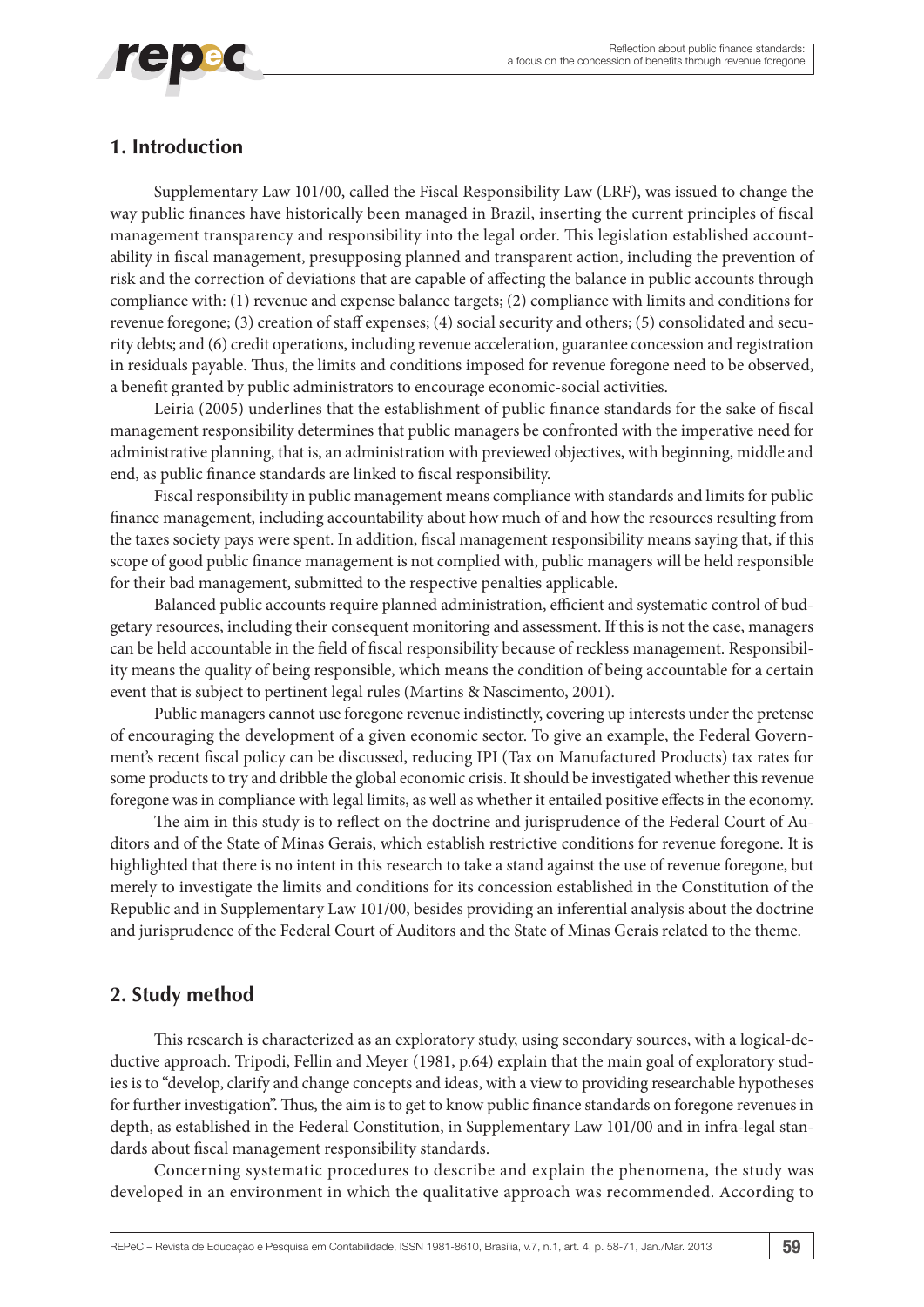

Richardson (1999), the qualitative method is characterized by the non-use of statistical instruments to analyze a problem. A bibliographic research was used to develop the study, as well as a documentary research focused on Brazilian legislation, on the doctrine and jurisprudence of the Federal Court of Auditors and the Minas Gerais State Court of Auditors to support a reflection on the theme foregone revenues.

## **3. Characteristics of Supplementary Law 101/00 in Fiscal Management**

Supplementary Law 101/00 relates to fiscal management responsibility, particularly the necessary involvement of revenues, expenses and their balance. Lino (2001) describes that the main premise is planning to direct all governmental actions, including both the collection of resources and the realization of expenses, which should always be subject to strict containment, or particularly to the strict imposition of public spending limits, ranging from staff to indebtedness and actions to improve the governmental apparatus. In this respect, Supplementary Law 101/00 can be an instrument to accomplish the Brazilian society's aspirations, as an efficient internal and external supervision and control system, especially considering political and social aspects.

Sanctioned and enacted on May 4<sup>th</sup> 2000, Fiscal Responsibility Law was aimed at altering the public resource management mechanisms, inserting the principles of fiscal management responsibility and transparency into the legal order. Lino (2001) highlighted the Federal Government's deliberate effort to transmit the idea to the general public that Supplementary Law 101/00 would be capable of achieving the Brazilian society's main objective: put an end to corruption, fight against dishonest administrators, in short, solving problems related to the due and correct application of public resources.

Art. 1 of Supplementary Law 101/00 states that fiscal management responsibility presupposes planned and transparent action, preventing risks and correcting deviations capable of affecting the public account balance through compliance with revenue and expense targets and limits and conditions for foregone revenues, creation of staff, social security and other expenses, consolidated and security debts, credit operations, including revenue acceleration, guarantee concession and registration in residuals payable. In that sense, Motta and Fernandes (2001, p. 243) explain that:

fiscal management responsibility is planned and transparent action; preventive and corrective action of risks and deviations that can affect the public account balance; compliance with revenue and expense balance targets; compliance with limits and conditions for tax collection previews and their realization, revenue foregone, and creation of staff, social security and other expenses, consolidated and security debts, credit operations, including revenue acceleration, guarantee concession and registration in residuals payable. (Motta & Fernandes, 2001, p. 243).

To achieve fiscal management responsibility, managers need to consider how to manage the resources resulting from the revenues collected, so that public expenses are incurred within these limits, and mainly so that the quality of public spending is in accordance with society's expectations. Nunes (2002, p. 13) emphasizes the need to plan expenses, to guide the actions of today's managers by the consequences of these actions for future generations. No attempts should be made to obtain the gain of expenses at present while transferring the burden to the future, whether to the next year, next mandate or future generations. Funding new expenses with inflation, tax rises, debt increases, budget revenue acceleration, guarantees, residuals payable and revenues foregone should be avoided. Also, creating expenses for the future without funding previews should be avoided, particularly in the staff and social security areas, as well as the accumulation of hidden deficits.

The intent of this instrument was to regulate political-management issues in public management, presenting the limitations and prohibitions public managers are obliged to comply with, with a view to pre-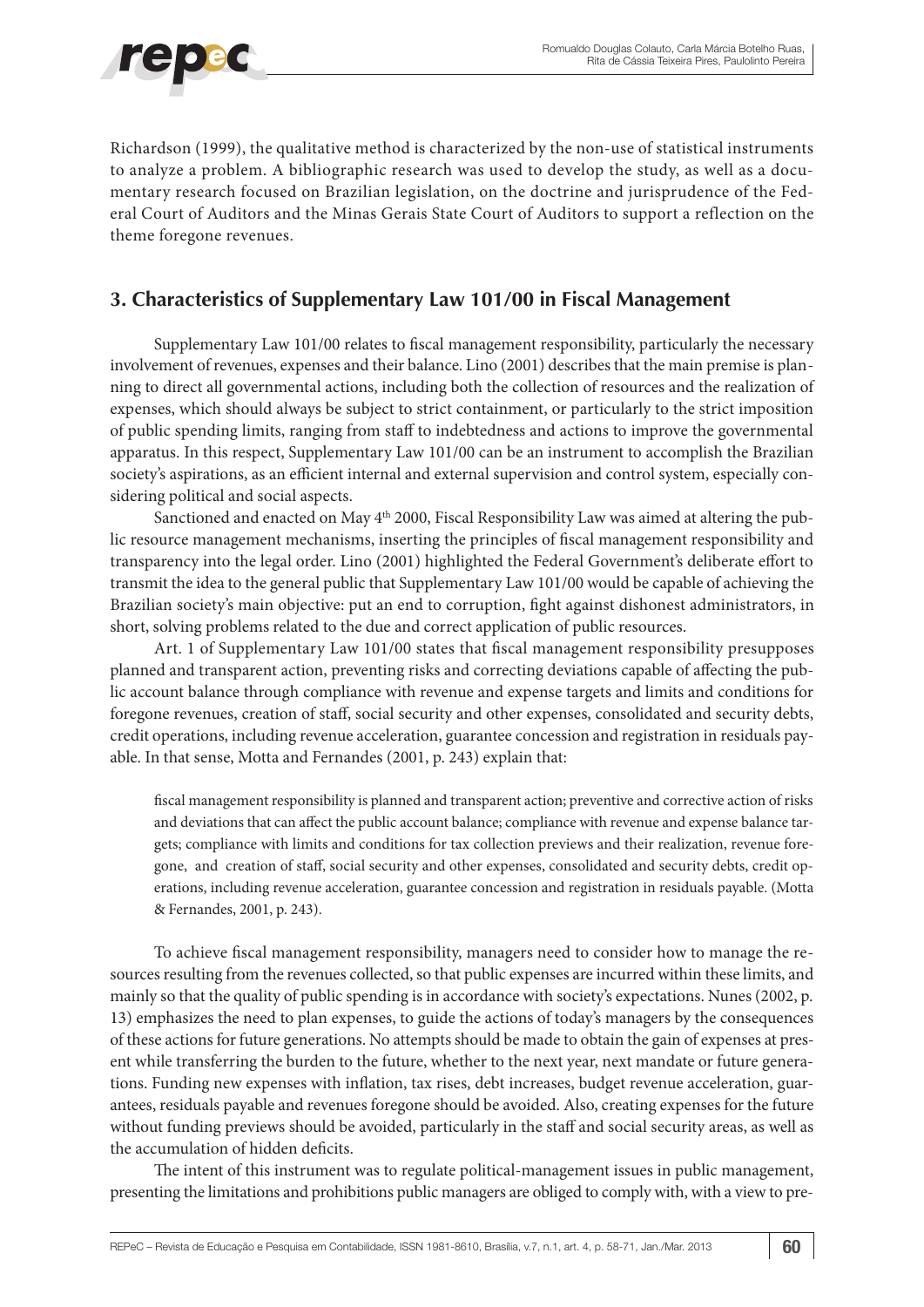

serving the financial balance of public accounts and the transparency of administrative procedures through different management instruments. According to Khair (2000), Supplementary Law 101/00 rests on four axes to fulfill its function as a public finance regulator: planning, transparency, control and accountability.

In that sense, planning is improved by the creation of new information, targets, limits and conditions for foregone revenues, generation of expenses, staff expenses, social security expenses, debts, credit operations, budget revenue acceleration (ARO) and the concession of guarantees. Transparency is achieved through the large-scale dissemination of five new fiscal management monitoring reports that permit identifying revenues and expenses: (1) Fiscal Policy Attachment; (2) Fiscal Target Attachment; (3) Fiscal Risk Attachment; (4) Summary Budgetary Execution Report; and (5) Fiscal Management Report. Control is enhanced through greater transparency and information quality, requiring more effective and continuous supervision by the Courts of Auditors. Managers should be held accountable whenever rules are not complied with, through the suspension of voluntary tasks, guarantees and the hiring of credit operations, including ARO. Those responsible will be subject to the sanctions established in the Penal Code and Fiscal Responsibility Law.

## **4. Normative Variables Outlined in Supplementary Law 101/00**

One of the important aspects to be highlighted in that each city, state and Union has its own quantifications and limits to promote management that is compatible with the fiscal responsibility concept. Supplementary Law 101/00 merely presents the general lines, granting each political entity the autonomy to legislate according to its specific needs. And these aspects outlined in Supplementary Law 101/00 are only put in practice when three regulatory instruments are issued: the Pluriannual Plan (PPA), the Law of Budgetary Guidelines (LDO) and the Annual Budget Law (LOA). These regulatory instruments have been defined in Federal Constitution Art. 165, as well as in Supplementary Law 101/00.

Art. 3º of Supplementary Law 101/00 deals with the PPA. It was blocked though, which only left the definition in Art. 165 of the Federal Constitution, according to which the law that establishes the pluriannual plan should regionally set the guidelines, objectives and targets of the federal public administration for capital and other resulting expenses, as well as for expenses related to continuing programs.

In other words, the PPA contains the intended management planning of a given political entity for a four-year period. The LDO then, according to the Federal Constitution, should include the targets and priorities of the federal public administration, provide orientations for the elaboration of the LOA and discuss changes in tax law. Supplementary Law 101/00 also establishes that the LDO should deal with other control mechanisms, including: balance between revenues and expenses, contract limitation, cost control and result assessment of programs funded with budgetary resources, which should include the Fiscal Target Attachment and the Fiscal Risk Attachment, currently regulated in the Technical Manual for the Elaboration of Fiscal Statements, approved by National Treasury Decree 462, issued in August 2009.

In the Fiscal Target Attachment, annual targets are set in current and constant amounts, related to revenues, expenses, nominal and primary results and public debt amounts, for the year they refer to and the next two years. It should contain, for example, a statement of estimated foregone revenues and their compensation and of the expansion margin of continuing compulsory expenses, as well as a statement of annual targets, based on a calculation history and method that justify the intended results, comparing them with the results of the previous three years, and evidencing their consistency with the premises and objectives of the Brazilian economic policy.

The Fiscal Risk Attachment helps to evaluate contingent liabilities and other risks capable of influencing public accounts, and should inform about the necessary measures if they come true. In other words, the LDO presents a more objective planning for each financial year, in which the governmental planning outlined in the PPA gains more visible outlines. Highlighting this characteristic, Supplementary Law 101/00 emphasizes the importance of the LDO and grants it a fundamental role in the analysis of fiscal management responsibility.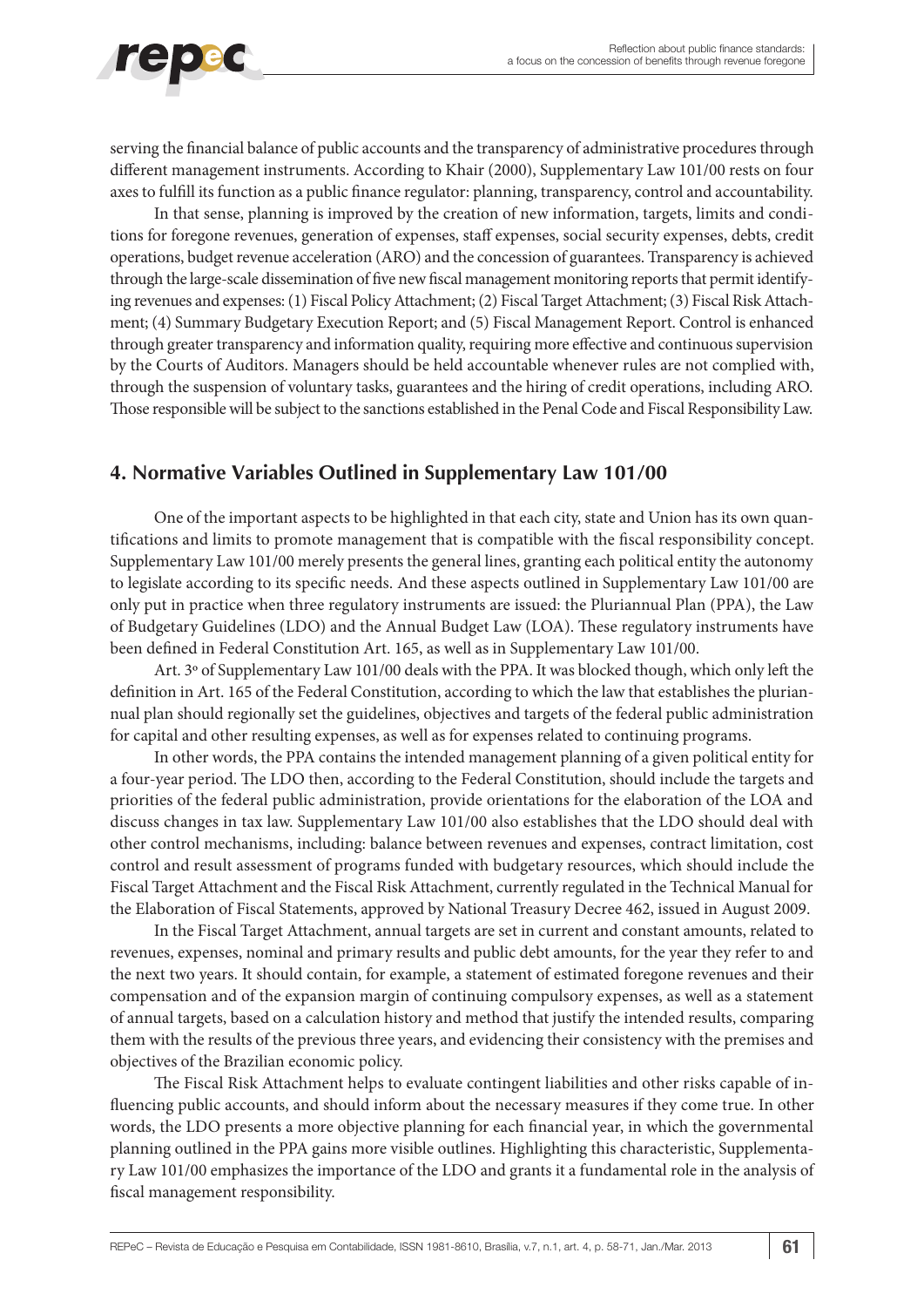

The LOA makes this all concrete, previewing revenues and setting public expenses in accordance with previous planning. Thus, it is only by analyzing these three regulatory instruments, under each political entity's competence, that one can dimension how public management is conducted. What Supplementary Law 101/00 proposes are general standards, which political entities are obliged to comply with, using these planning instruments to quantify and give form to the limits imposed on public managers. In that sense, one needs to clarify that, in the present study, these general standards will be analyzed, as specified in the legislation in force. It should be kept in mind, however, that fiscal responsibility can only be analyzed if, besides these general standards, the PPA, LDO and LOA are also included in the analysis.

## **5. Concept and Legal Aspects Of Foregone Revenues**

In Art. 150, the Federal Constitution prohibits unequal treatment between taxpayers in equivalent situations. Nevertheless, it admits the concession of fiscal incentives to promote a balanced socioeconomic development among different Brazilian regions. In that context, foregone revenues derive from a situation in which the Public Power, based on a generic or specific legal authorization, gives up part of the revenues it would be entitled to collect due to economic or institutional political reasons, aiming to encourage certain productive segments, stimulate regional development or enhance the competitiveness of strategic sectors. Typical examples of such waivers are: tax exemptions, amnesties and subsidies. Almeida (2001, p. 54) explains revenues foregone as a government policy:

the act of foregoing revenues is essentially a government policy like any another, put in practice to execute the functions inherent in the political entities that constitute the different governmental spheres: federal, state and municipal. This is a longstanding public policy in the international sphere, whose application has spread across countries on all continents, without any distinction in terms of socioeconomic development level and government regimen, aimed at promoting the financial support needed to accomplish programs, projects and activities of interest to society and balanced socioeconomic development among the country's different geo-economic regions, to develop strategic economic segments and to favor certain groups of contributors, among other relevant public objectives (Almeida, 2001, p. 54).

Foregone revenues represent an economic policy instrument. One may say that it is an instrument for the State to intervene in the economy and, as such, depends on Public Management acts in its different competency spheres. A very good illustration is the federal government's reduction, in some cases even to zero, of the IPI rate on cars, and later on construction material and domestic appliances, in the attempt to find a way around the global economic crisis that started in the United States of America in 2008. In December 2008, Decrees 6687 and 6696 were issued, zeroing or reducing rates on motor vehicles until March 2009. Then, on March 30<sup>th</sup> 2009, Decree 6809 was issued, extending the benefit on cars and including other products, particularly from the civil construction and domestic appliance branches.

The Federal Constitution establishes that any subsidy or exemption, calculation base reduction, presumed credit concession, amnesty or remission, related to taxes, fees or contributions, can only be granted through a specific federal, state or municipal law, which exclusively regulates the subjects listed above. Art. 153, §1, of the Federal Constitution, however, creates the possibility of a rate reduction for some taxes under federal responsibility through a simple Executive Decree. When the federal government reduced the IPI, it used this prerogative, issuing decrees that changed the IPI rate on different products. Besides the IPI, the Union can change tax rates on the importation of foreign products; on the exportation of Brazilian or nationalized products; and in credit, exchange and insurance or securities operations, without the need to issue a law.

Martins and Nascimento (2001) explain that the expression "foregone revenues" means waiving the right on a certain tax, as a result of abandonment or express giving up by the federal entity compe-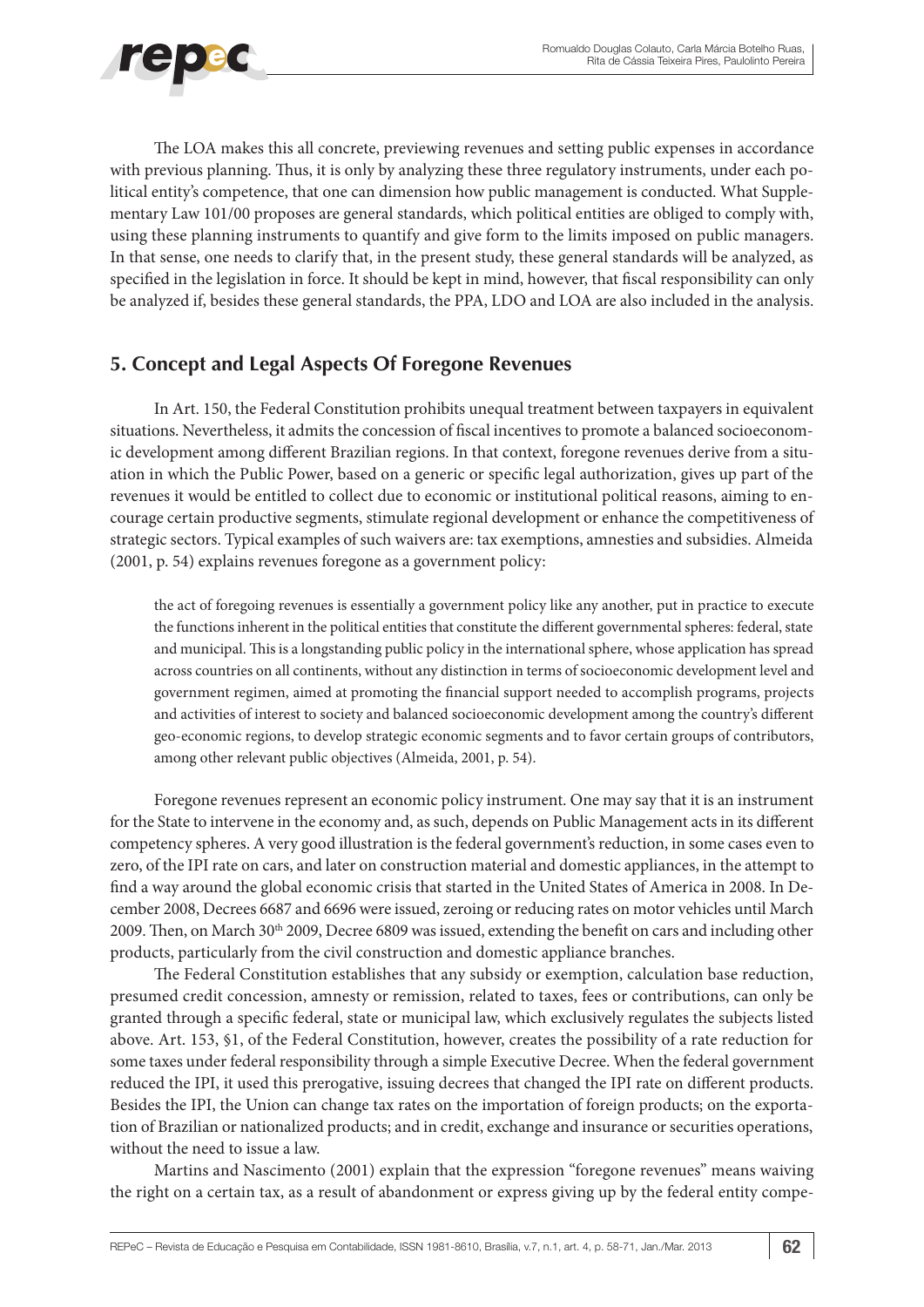

tent for its establishment. Thus "always import based on abandonment or voluntary giving up, according to which the holder of a right ceases to use it or announces that (s)he does not want to use it" (Plácido & Silva, 1997, p. 701). This act derives from the concession of tax incentives. These incentives, in principle, are instruments the Public Power has at its disposal to promote economic development and permit increased jobs in a certain territorial area where they are applied. They imply a reduction of the amount due by the contributor who is in the condition of beneficiary.

According to Supplementary Law 101/00, foregoing revenues comprises amnesty, remission, subsidy, presumed credit, granting of non-general exemption, rate change or modification of the calculation base to imply a distinguished reduction of taxes or contributions, and other benefits corresponding to distinguished treatment. As observed in the concept introduced in Supplementary Law 101/00, the forms of foregoing revenues are presented in further detail than in the Federal Constitution, including concepts like: presumed credit; rate change and calculation base modification. In generic terms, amnesty means the partial or complete loss of the infractions the debtor of the tax incurred in.

#### **5.1 Legal limits and conditions for foregone revenues**

Foregone revenues actually refer to the use of a tax for extra-fiscal purposes, with a view to reaches social, economic or political-administrative objectives. After the enactment of Supplementary Law 101/00, the balance of public accounts became imperative, and compliance with result targets fundamental to bring down deficits. The Union, the states, the Federal District and cities are responsible for establishing, previewing and actually collecting all taxes within its constitutional competency, in accordance with Art. 11 of Supplementary Law 101/00. Each government sphere needs to adequately explore its tax base and, consequently, be able to estimate its revenues. Thus, those in power cannot make decisions to reduce revenues which will compromise the health of public finance or make the public entity's going-concern unfeasible.

To widen the control on fiscal exemption, the federal Constitution determines that the LOA project needs to contain a regional statement about the effect on revenues and expenses deriving from tax, financial and credit exemptions, amnesties, subsidies and benefits. The intent of elaborating this statement is to enhance budgetary transparency, so as to assess the actual effects of the economic policies promoted through foregone revenues. Art. 14 of Supplementary Law 101/00 sets the legal limits and conditions to promote foregone revenues without affecting the health of public finances, as follows:

the concession or expansion of tax incentives or benefits that result in foregone revenues should be accompanied by estimates of the budgetary-financial impact in the year it should come into force and the two subsequent years, comply with budgetary legal determinations and with at least one of the following conditions: (I) statement by the proponent that the exemption was considered in the budgetary law's estimated revenues, in the form of Art. 12, and that it will not affect the fiscal result targets established in the attachment to the budgetary law; and (II) be accompanied by compensation measures, during the period mentioned in the main section, through increased revenues, resulting from rate increases, expansion of the calculation base, markup or creation of a tax or contribution (Supplementary Law 101, 2000, art. 14).

Revenues foregone through amnesty, remission, presumed credit, non-general exemption, rate change of some tax or calculation base modification, resulting in lower public revenues, should be accompanied by estimates of the budgetary-financial impact in the year it should come into force and the two subsequent years. In addition, to comply with the premises of Supplementary Law 101/00, each decisionmaker should demonstrate that the exemption complies with the determinations in the LDO.

Public managers need to demonstrate that the exemption was considered in the estimated revenues mentioned in the LOA and that it will not affect the fiscal result targets established in the respective attachment to the LDO. If that is not possible, revenues can only be foregone if compensation is present,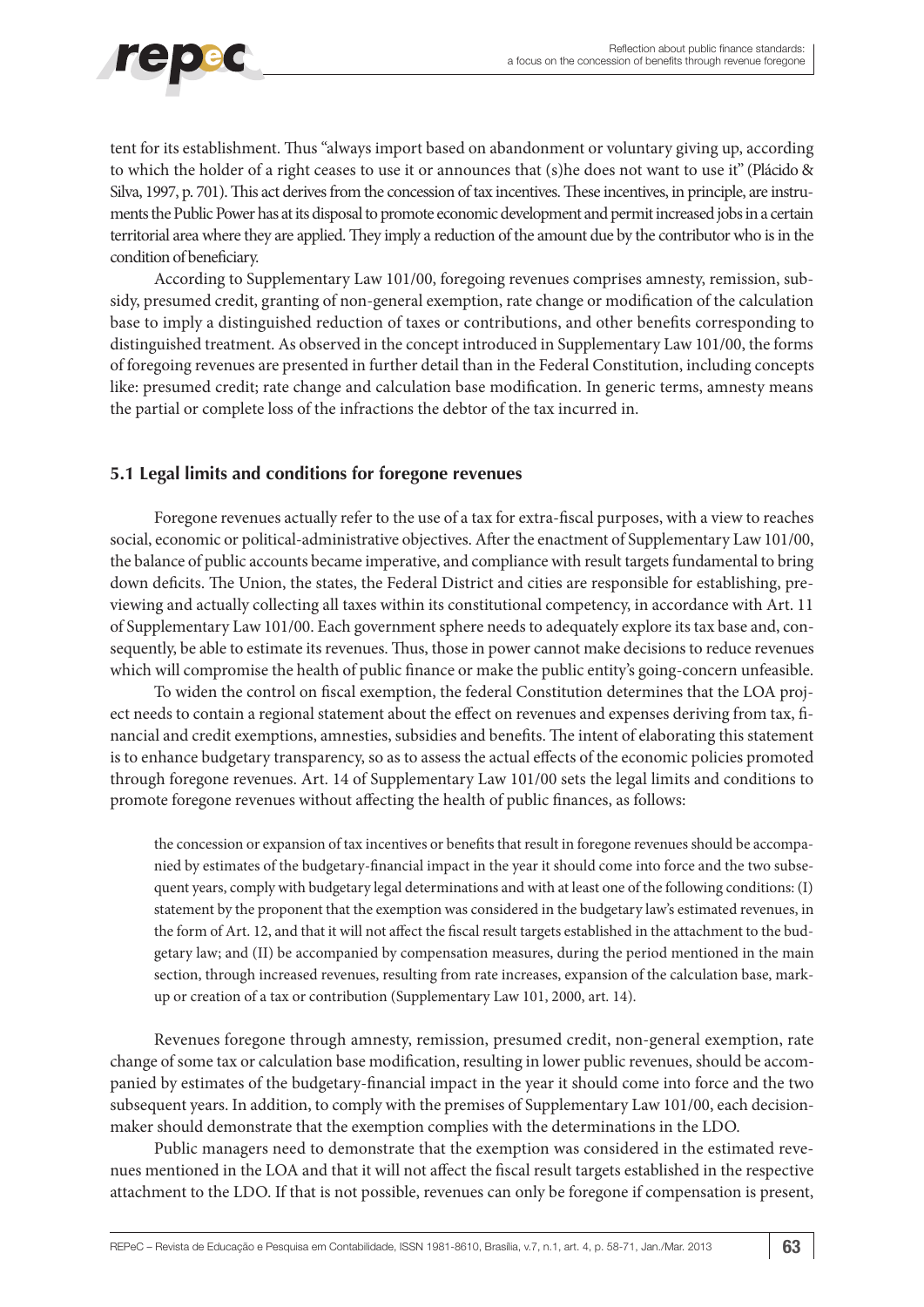that is, increased revenues through higher rates, a broader calculation base, a mark-up or creation of a tax or contribution.

In case the second alternative is true, the act that implies exemption will only come into force when compensation through increased revenues has been guaranteed. This procedure is an important support mechanism in compliance with fiscal targets and in the allocation of revenues to different expenses in the LOA.

If the determinations of Supplementary Law 101/00 are not complied with, this will entail several consequences for the federal entity as well as for the public manager. What the federal entities (Union, states or cities) is concerned, voluntary transfers to entities that do not establish, preview and actually collect all taxes are prohibited. As regards public managers, Law 8.429/92 defines the granting of administrative or fiscal benefits without compliance with the legal or regulatory formalities applicable to the kind, as well as acting negligently in tax or income collection as acts of administrative improbity that infringe on public finance.

The legally established consequences for public managers with unethical behavior are strict: complete reimbursement of damage; loss of goods or values illegally added to his/her equity, if that is the case; loss of public function: suspension of political rights between five and eight years; payment of civil fine corresponding to up to twice the value of the damage and prohibition to close contracts with the Public Power or receive tax or credit benefits or incentives, whether direct or indirectly, even if intermediated by a legal entity of which (s)he is the majority partner, for a five-year period.

As for mayors, Decree-Law 201/67 ranks the granting of loans, support or funding without the authorization of the Chamber or against the law as a responsibility crime. And, in that case, the penalty imposed is between three months and three years of confinement, as well as the loss of the public function and inability to exercise any public function, whether elected or nominated, during a five-year period, without prejudice to the civil reparation of the damage caused to public or private property.

It is important to highlight that, in accordance with Art. 14, §3 of Supplementary Law 101/00, all of these limits and conditions are not applicable to the Union if it intends to change tax rates on the importation of foreign products, exportation of Brazilian or nationalized products, industrialized products and credit, exchange and insurance or securities operations. Hence, to reduce the rates of the IPI and all these taxes, the Union is not obliged to observe the restrictions imposed on foregone revenues through Art. 14 of Supplementary Law 101/00, but can do this through a mere Executive Decree, without the need for legal authorization.

#### **5.2 Doctrine about revenues foregone**

Public managers can elect direct costing and investments in certain programs or projects, or can encourage policies through indirect spending. That is, the non-receipt of tax revenues owed to them. When Public Management chooses the economic policy based on foregone revenues, it should be investigated in detail that these refer to indirect fiscal spending. Thus, the main problem appointed in the doctrine is how to measure the fiscal loss. That is the case because it is not simple to determine the actual loss public entities will incur when foregoing certain tax revenues.

In the search for greater transparency in public management, the Federal Constitution establishes that the budgetary law project should be accompanied by a statement about the effect on revenues and expenses deriving from exemptions, amnesties, remissions, subsidies and financial, tax and credit benefits. Nevertheless, the way the budgetary-financial impact of foregone revenues is evidenced does not reveal the actual amounts of the resources foregone, the beneficiaries of these actions and, mainly, the actual results when compared to the objectives of the government plans. This means that, although the Constitution had this intent, the mechanisms created by law do not provide sufficient levels of public management transparency.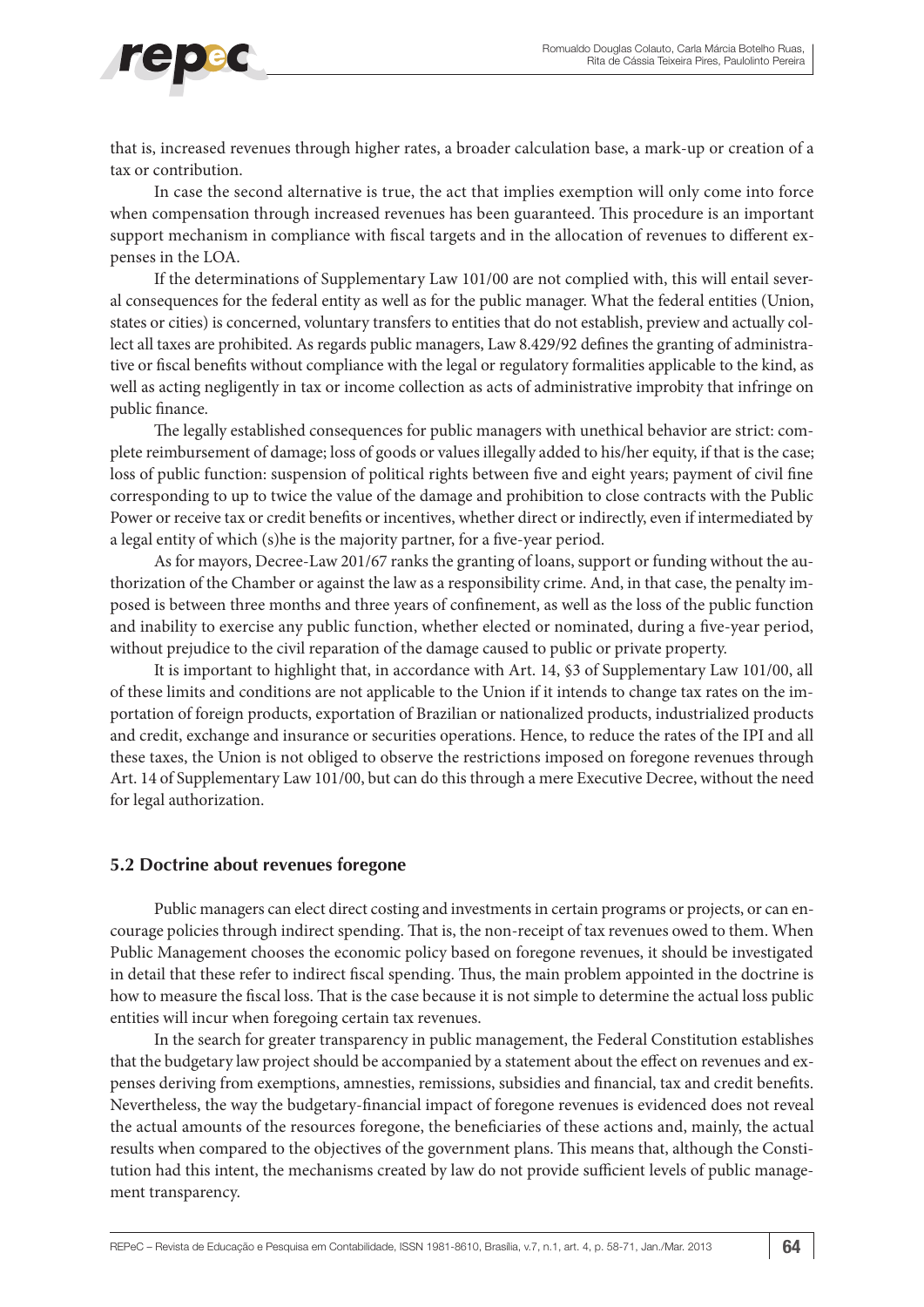

Almeida (2001, p. 55) presents some possible solutions for this dilemma: (a) elaboration of a specific budget of revenues foregone, structured in the form of the tax budget; (b) improvement of the demonstrative chart elaborated by the Secretary of the Treasury, including the benefits linked to social contributions, and evidencing, besides the effect on revenues, the effect on expenses resulting from exemptions, amnesties, remissions, subsidies and financial, tax and credit benefits, as well as the effect on revenues and expenses resulting from subsidies and financial and credit benefits; (c) inclusion of this chart as an attachment to the tax budget of the Union and the Secretary of the Treasury's measurement of the amounts actual foregone, in each financial year, for analysis in comparison with estimated amounts, with a view to adjusting the estimation method the entity adopts.

As a result of these countless criteria, the Secretary of the Treasury, together with the Federal Budget Secretary of the Ministry of Planning, Budget and Management, issued different Decrees. Joint Decree No. 2 is in force, issued in August 2009, which determines the calculation and disclosure method of the amount of revenues foregone. Thus, the Decree imposes the obligation to account for the nature of the revenues foregone, against a deduction of revenue (reduction of revenue account). Consequently, and driven by the doctrine that has been discussing this subject for a long time, mechanisms were created to improve the survey of data about foregone revenues, as of yet without the possibility to assess whether they will actually be effective.

Another question discussed by the doctrine relates to the fiscal war the federal entities can promote among them, disputing the attention of businessmen and, in other words, disputing investments for their region through the concession of incentives. The effects of this fiscal war may end up enhancing regional inequalities.

According to Lino (2001), Supplementary Law 101/00 was not aimed at preventing or avoiding the fiscal war; or, if it was, its intent was not successful. That is so because the figure of foregone revenues, as outlined in that law, only normalizes the hypotheses of extinction, exclusion or reduction of tax credit, logically presupposing the previous existence of this credit, which in turn needs a tax event. In the fiscal war, however, the only thing that exists is the promise, that is, it will only affect future events. Consequently, it does not affect the budget in the period during which the incentive is promised and, therefore, is not aimed at inhibiting the fiscal war.

The doctrine raises a concern about the quality of the fiscal policy that is to be developed based on the revenues foregone. Martins and Nascimento (2001, p. 103) express that it is certain that "foregone revenues can be used to stimulate business activities, and should definitely be permeated by rational compensations, which should not impair the economy as a whole and the interests of the taxpayer society". Better, its concession should in no way be driven by electoral political motives, on the authority of the governmental corporation in power.

Besides concerns with measuring the amount of revenues foregone in one of these fiscal policies, attention is due to its goal, whether the objective is actually to promote an economic activity that is important to society, or merely to privilege personal and electoral interests. Martins and Nascimento (2001) point towards the need for governmental actions that are compatible with society's interests, with a view to achieving the ideal of justice.

#### **5.3 Case Law of the Federal Court of Auditors and the Minas Gerais State Court of Auditors**

Despite the constitutional relevance and premises of fiscal responsibility, the Federal and State Courts of Auditors have indicated the need to improve surveillance, especially regarding the measurement and monitoring of actual benefits for society resulting from the development of a public policy for the concession of fiscal benefits.

The Federal Court of Auditors (TCU), for example, analyzed the system of tax and social security benefits of the Secretary of the Treasury (SRF), Social Security Secretary/MPAS and National Social Securi-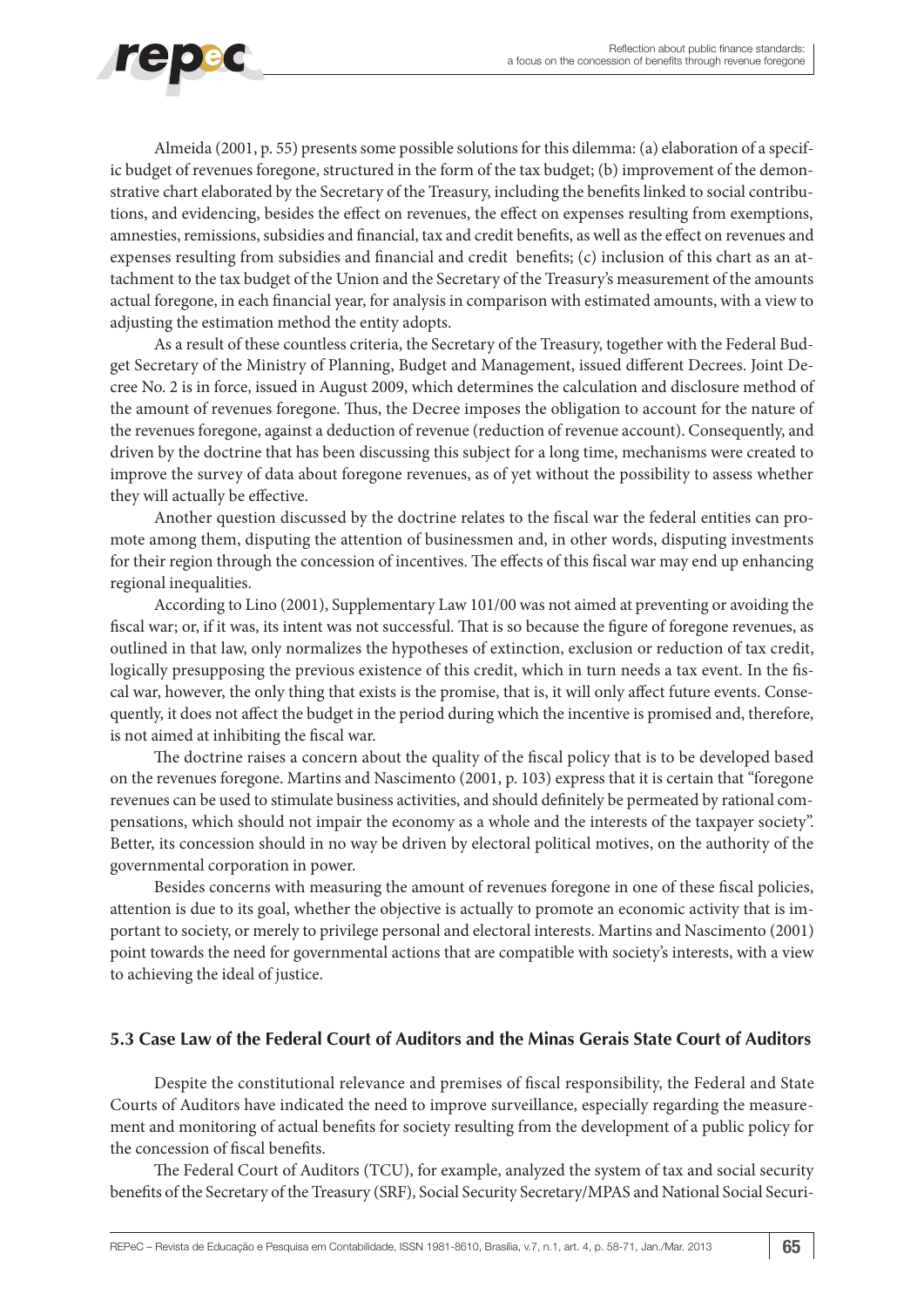

ty Institute (INSS), during the financial years between 1997 and 2003. This relates to Process 003.924/2003- 0, in which the Plenary Session of the TCU, on January 28<sup>th</sup> 2004, issued Agreement 38/2004, published in the Official Newspaper of the Union on February 6<sup>th</sup> 2004. The aim was to supervise the foregone revenues registered between 1997 and 2003, with a view to analyzing the consistency of estimates and identifying revenues that serve as a source of resources to handle the expected rises in the minimum wage, public payroll, as well as to analyze the impact of revenues foregone by the Union during the most recent years on the federal budget. It was verified, for example, that the SRF started actually calculating (real values) the revenues foregone only as from the year 2001. That is so because no actual data on revenues foregone are available for financial years before 2000.

In the financial year 2000, the TCU found that the SRF estimated R\$18.04 billion in tax benefits, while only R\$ 14.86 billion of these estimated values could be calculated, corresponding to 82.36% of that value. The amounts of revenues foregone that were actually verified added up to R\$15.62 billion, representing an additional 5.11% over the estimated values. The amounts of many of these benefits were unavailable according to the TCU, such as luggage, micro and small-sized companies, ships, tax on rural territorial property, additional freight to renew mercantile navy, among others. In 2001, the SRF estimated tax benefits at R\$19.33 billion, but was only able to calculate R\$18.27 billion of the estimated values, corresponding to 94.51%, which means saying that the amounts for some of these benefits were unavailable. The actually verified amounts added up to R\$19.09 billion, totaling an addition 4.48% over the estimated amounts.

Despite verifying these improprieties, the TCU was able to verify that the share of revenues foregone in 2000 in the revenues administered by the SRF corresponded to 11.35% and 1.45% of the Gross Domestic Product (GDP). In 2001, the share of revenues foregone in the revenues administered corresponded to 10.69% and 1.49% of the GDP. Hence, the share of actual benefits in the revenues administered negatively varied by 0.5% between 2000 and 2001, while the share in the GDP positively varied by 2.68% in the same period.

The TCU also found that it was impossible to analyze how revenues foregone have behaved with regard to the previews in budgetary laws. That is so because the amounts the SRF presents, for example, for the tax benefits in the statement accompanying the bill for the federal budget went through a range of methodological changes over time. Hence, no reasonable conclusions could be inferred in this respect.

In addition, the TCU verified that revenues foregone, according to the justifications presented by the SRF and Social Security employees responsible for surveys and calculations, as well as for the analyses applied to the set of data, are marked by a characteristic strictness and stability over time, in function of the fixed and undetermined deadlines in the original legislation. That is due to the fact that most benefits have no expiry data, but are undetermined. This Court appointed that, when the audit was done, about 97 bills were going through the National Congress on the initiative of parliament members, which could affect the volume of federal revenues foregone. In addition, errors were appointed in the determination of revenues foregone. They concluded that efforts have been made, through deliberations based on audits, to orient the SRF with a view to improving the definition of revenues foregone, in the attempt to achieve a more evident, transparent and reliable image of the expenses that are implicitly incurred in through the tax system.

The Minas Gerais State Court of Auditors (TCEMG) took a stand about revenues foregone in its response to consultation 694.469, forwarded by the President of the Municipal Chamber of Visconde do Rio Branco, in which he questioned whether moratorium fines represent public revenues and whether its reduction by up to 100% corresponds to foregone revenues, in disagreement with Art. 14 of Supplementary Law 101/00.

Initially, the TCEMG clarified that the consulter did not specify the nature of the moratorium fine he was referring to. It was explained that the moratorium fine can be fiscal, when it represents a sanction due to delayed compliance with the main obligation, with a view to inhibiting the loss tax authorities incurred as a result of the delayed receipt of the tax payment. On the other hand, the fine may be adminis-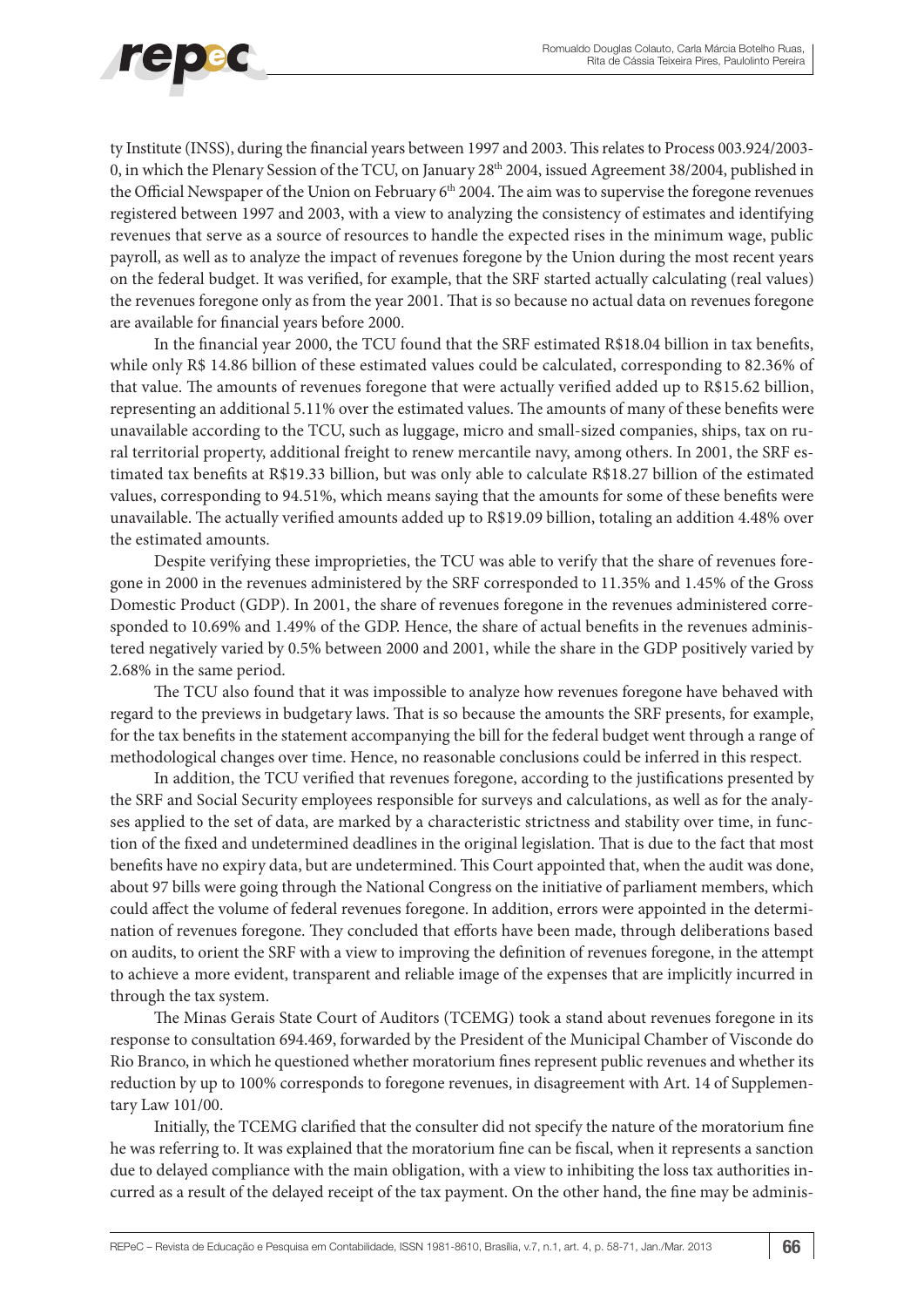trative instead of fiscal, representing a sanction due to an illegal action, and which therefore is not part of fiscal revenues. The Court affirmed that moratorium fines are indeed public revenues, and that amnesty for fiscal moratorium fines, resulting from the delayed payment of a tax (tax, fee or contributions), means the exclusion of credit, that is, the foregoing of fiscal revenues. Hence, when the administrator grants such reduction, compliance with the requirements of Art. 150 of the Federal Constitution is due (concession based on specific and exclusive law on the matter), as well as with the conditions established in Art. 14, paragraphs I and II of Supplementary Law 101/00, as it entails a distinguished treatment of the administration.

In this case, the TCEMG expressed that the administrator should comply with three conditions. First, the budgetary-financial impact should be estimated in the year it comes into force and the next two years. Second, compliance is due with the determinations of the LDO and, finally, with at least one of the following conditions: statement by the proponent that the exemption was considered in budgetary law revenue estimates, in the form of Art. 12, and that it will not affect the fiscal result targets previewed in the attachment to the LDO; or a statement that the exemption will be accompanied by compensation measures, for the period mentioned, through increased revenues, resulting from increased rates, expansion of the calculation base, mark-up or creation of a tax or contribution. Finally, it was highlighted that, if the Administration reduces an essentially administrative instead of fiscal moratorium fines, this measure will not be subject to the conditions established in Supplementary Law 101/00.

Another consultation the TCEMG answered relates to the foregone revenues formulated by the Municipal Government of Paraopeba. It was inquired, among other aspects, whether the City could grant exemption from the payment of the Real Estate Transmission Tax (ITBI), through an authorization law, with a view to creating jobs, and whether this exemption would characterize revenues foregone in the light of Supplementary Law 101/00. The TCEMG answered that the hypothesis clearly involves foregone revenues and that, therefore, compliance is due with Art. 14 of Supplementary Law 101/00, in accordance with Art. 150 of the Federal Constitution. However, the Court highlighted:

Besides the statement about the effective return to society, *in casu*, the creation of jobs, the concession of the benefit needs to be accompanied by all studies and documents established in Art. 14 of the Fiscal Responsibility Law, that is, the estimated budgetary and financial impact of the exemption, the study that the exemption does not affect the fiscal targets established in the LDO, not those set for the compensatory municipal tax collection increase.

It should be mentioned that, above all, the Administration should possess the guarantee that, as a result of the tax exemption, a certain specific minimal number of jobs will be created, as the exemption leads to a drop in revenues, and it is but fair for the city to have this certainty in advance. As indicated in Art. 14 of Supplementary Law 101/2000, exempting companies from tax charges is legal, provided that it is substantially demonstrated that public finances will not suffer any loss, as the budgetary equilibrium is a *conditio sine qua non* for healthy tax management. (TCEMG)

Hence, when a manager gives up public resources, (s)he takes responsibility towards society, as well as the Court of Auditors which, in accordance with the Constitution, possesses the constitutional competency to supervise the tax exemption process, including the efficacy of the measure the Administration has adopted. Thus, the Minas Gerais State Court of Auditors underlines the responsibility of public managers who decide to adopt the revenue exemption policy, appointing that society should truly feel the benefits of this program.

## **6. Reflexive Appointments About Pronouncements Related to Revenues Foregone**

Soon after the enactment of Supplementary Law 101/00, regulators started to discuss the implementation of a calculation method to measure the amount that actually was not collected as a result of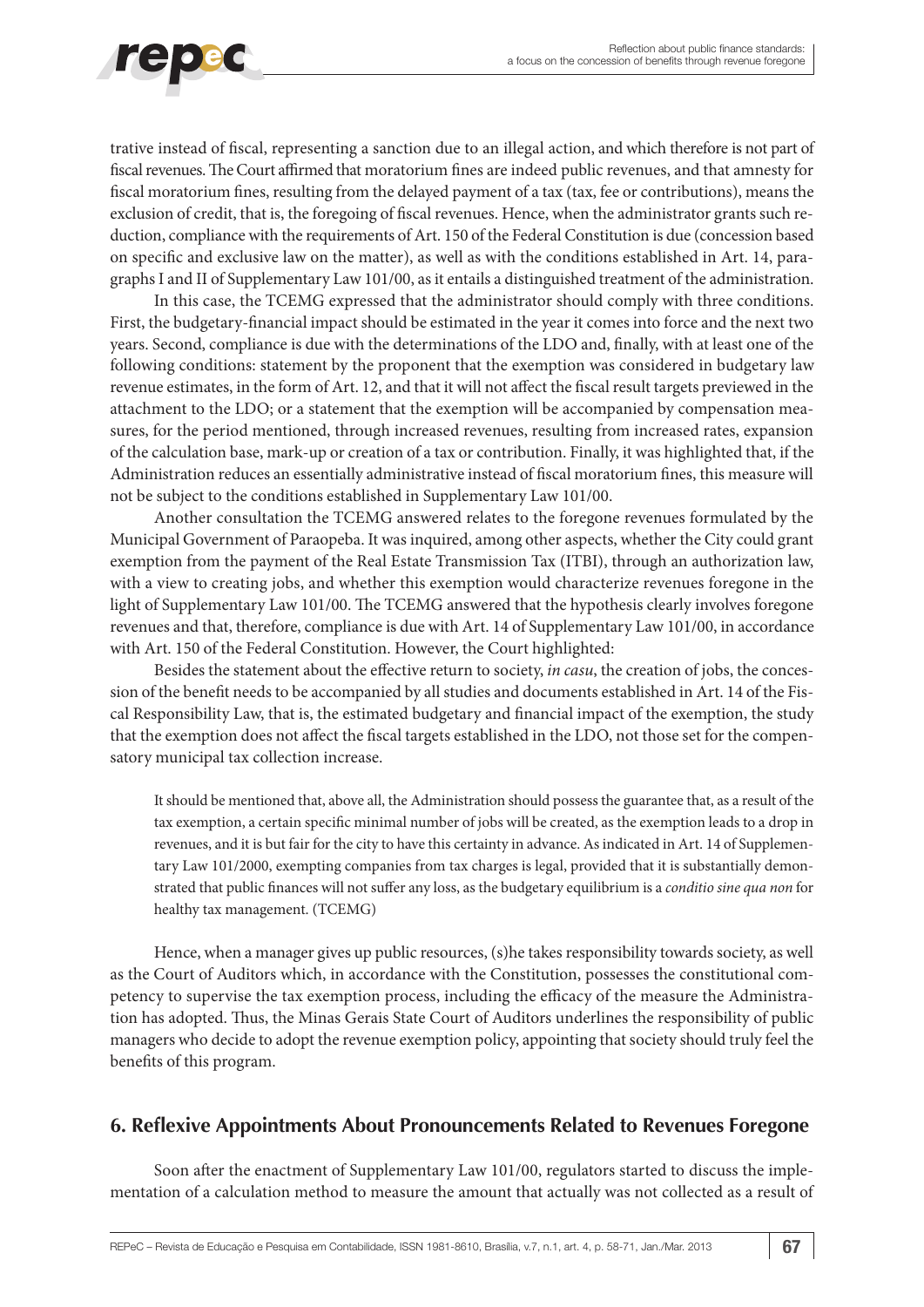

the economic policy based on revenues foregone. This issue was left unanswered for a very long time. On April 28<sup>th</sup> 2005, when the National Treasury issued Decree 303, the determination form of the amount left uncollected was defined. With their inquiries, academic studies encouraged the National Treasury to improve the measurement process of the amount of revenues foregone, favoring greater transparency in Public Administration, as one of the main scopes of Supplementary Law 101/00.

Despite advances in the measurement of actually foregone revenues, the need for further research continues. In Brazil, no system exists to control and monitor the socioeconomic results actually achieved as a result of revenues foregone, in order to assess society's satisfaction level and, consequently, the effectiveness of this policy. Thus, like in a program the administration directly invests its resources in, when a tax benefit is granted, the effectiveness of the fiscal program needs to be verified.

The doctrine should play an important role in this discussion by creating mechanisms according to which the achievement of a certain fiscal incentive program's objectives can be assessed, as well as whether the product of this program was able to at least satisfy part of society. Assessing results is a legal requirement, as Art. 4 of Supplementary Law 101/00 imposes the inclusion into the LDO of standards and guidelines to promote outcome assessment mechanisms for programs funded with budgetary resources. In this case, when elaborating its LDO, each entity needs to establish the method that is to be used in the assessments of Government programs for implementation, including the monitoring method of fiscal revenue exemption policies.

The doctrine also appoints that Supplementary Law 101/00 is not aimed at putting an end to the fiscal war. In fact, no legal device whatsoever exists that contributes to avoid it. By adopting a range of requisites for the concession of fiscal incentives, Supplementary Law 101/00 requires that this process be accomplish with greater rationality, planning and transparency. This ends up undermining damage by public managers' concession of benefits far beyond what public finances allow. Indirectly, therefore, it is believed that Supplementary Law 101/00 is capable of containing the warlike climate among states and among cities in terms of fiscal war, as decisions can only be made if in accordance with the respective political entity's financial situation.

As for the jurisprudence observed, the Federal Court of Auditors' agreement under analysis indicates an interesting fact: no data are available about revenues foregone in financial years before 2000. This demonstrates the absence of control and transparency before the enactment of Supplementary Law 101/00. If not even the actual amounts of revenues foregone were controlled, it is impossible to verify the quality of this public policy political entities put in practice, which is not in the least subject to surveillance.

The TCU made many observations that demonstrate that plenty of ground remains to verify the actual amounts of revenues foregone. To give an example, the difference verified between the estimated value of tax benefits granted and the actually verified amounts of revenues foregone may be attributed to errors in the methods applied to estimate any revenues that were not collected. By the way, the different methodological changes the statement accompanying the bill for the federal budget was subject to over time were indicated as a harmful point as, due to these, the way revenues foregone behaved in comparison to the previews in budgetary laws could not be analyzed.

On the other hand, it cannot be forgotten that the constant modifications were put in practice to achieve greater financial information transparency and quality, which shows to be a praiseworthy initiative. However, besides the disclosure of the revenues foregone, the TCU's agreement clearly reveals that the spectrum of the discussion about this theme should be broadened, with a view to promoting permanent changes in the maintenance and concession of fiscal benefits. It is not enough to create mechanisms to verify the amount of revenues foregone when the quality of the fiscal policy is not assessed.

Moreover, the agreement reveals that fiscal benefits tend to be granted for an undetermined period of time. This differs from the initial idea of fiscal benefits, changing it from an incentive into a permanent benefit. Therefore, issues like the duration of the benefits should be discussed, which should only be granted until their goal has been achieved, or until a certain situation has been rectified. The TCU itself found that, at the time of the audit, about 97 bills were still going through the National Congress, which could affect the volume of revenues foregone.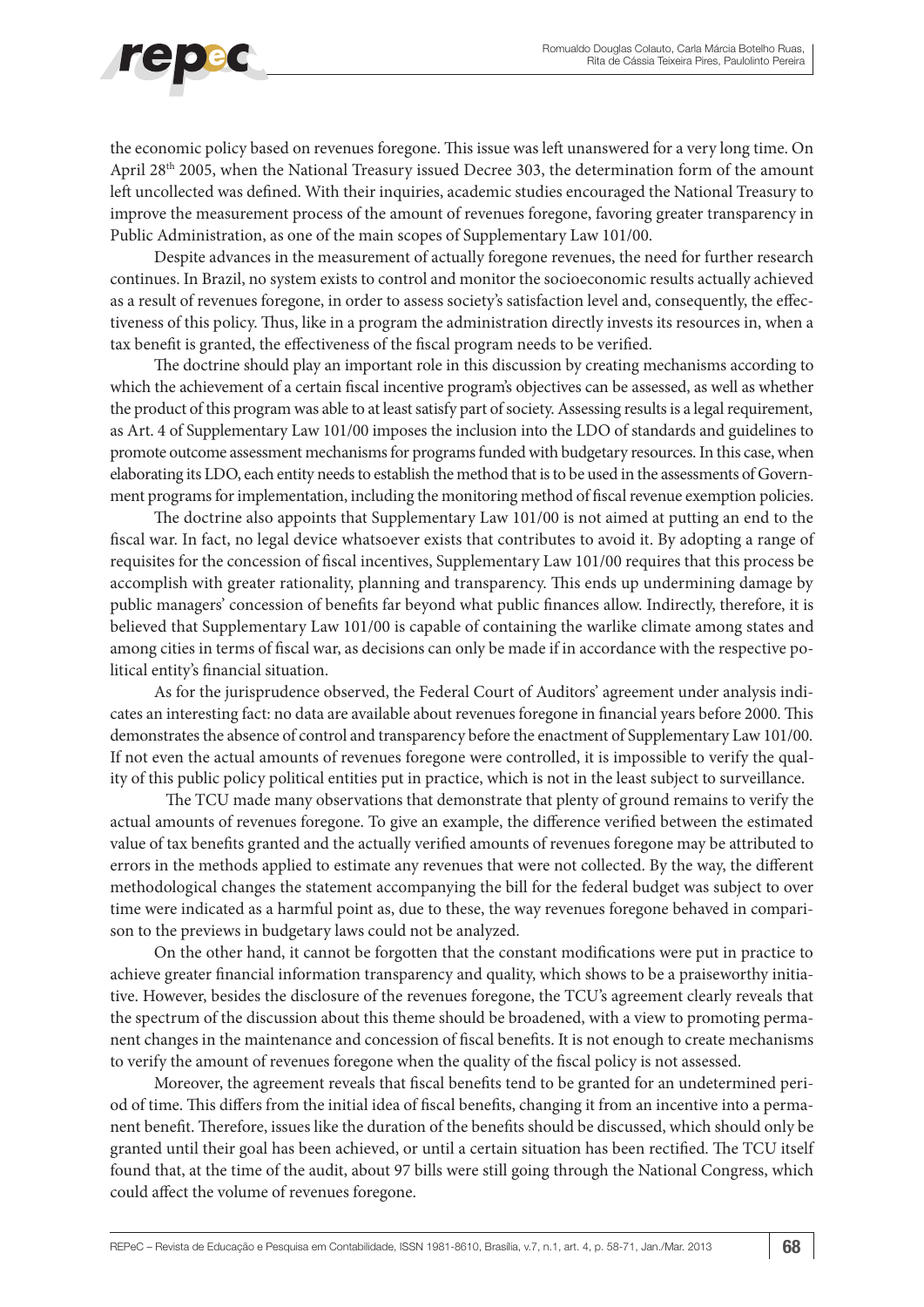

The discussion on the quality of these fiscal policies should be broadened with a view to inhibiting these situations of benefits granted for an undetermined period, and indiscriminately to many sector, which will not always provide returns. This need to create mechanisms to verify society's satisfaction with a fiscal benefit program is clear in the consultation answered by the Minas Gerais State Court of Auditors, in which a municipal government intends to exempt a company from paying ITBI, under the pretext that it was promoting the creation of jobs.

In fact, the consultation is impressive because the ITBI is a municipal tax, whose taxable event is the transmission *inter vivos,* for any bond, chargeable, of real estate, naturally or by physical accession, and of actual rights on property, except warranties, as well as the assignment of rights on their purchase. Hence, it is hard to believe that the exemption of this kind of tax, charged on such a specific operation like the transmission of real estate *inter vivos*, can create jobs.

This consultation demonstrates how public revenue exemption policies are put in practice in Brazil without planning, without an in-depth analysis of their actual impacts. Therefore, the Minas Gerais State Court of Auditors so strongly appointed that "above all, the Administration should receive the guarantee that, as a result of the tax exemption, a certain and determined minimal number of jobs will be created", emphasizing the responsibility the public manager and the Court of Auditors are assuming towards society by choosing this public policy.

Finally, by granting exemption from the IPI on motor vehicles in December 2008, the federal government was at first unable to prevent care manufacturers from continuing their mass dismissal plans. The manufacturers received incentives for the consumption of their products, but continued downsizing. Then, large factories were obliged to maintain their employees.

Another direct consequence of the federal government's policy was the immediate reduction of states', the Federal District's and cities' revenues. According to the federal constitution, part of the product deriving from the collection of income tax and IPI, taxes collected by the Union, should be transferred to the states, Federal District and cities. These are the Participation Fund of States and the Federal District (FPE) and the City Participation Fund (FPM). Thus, when IPI revenues dropped, FPE and FPM transfers were drastically reduced, which has put many cities in an absolutely delicate financial situation. In the large majority of Brazilian cities, the FPM corresponds to most of their revenues, so that this decrease has aroused protests all over the country. The city has the closest contact with citizens and is responsible for providing health, education and social services, among others. Hence, if this situation continues, the population may be deprived of basic and essential services.

#### **7. Final Considerations**

The aim in this study was to reflect on the doctrine and jurisprudence of the Federal and Minas Gerais State Courts of Auditors, which set restrictive conditions for revenues foregone. Thus, the researchers looked for foundations in the Federal and Minas Gerais State Courts of Auditors that set restrictive conditions for revenues foregone. The study appointed some advances in the area, a public policy administrators in Brazil have widely used. Supplementary Law 101, issued in 2000, is the first of these advances, setting constraints for the concession of this benefit. Then, after identifying difficulties to measure the amounts of revenues foregone, the National Treasury created the revenue deduction method, thus promoting further disclosure of these amounts. In addition, the Courts of Auditors have been supervising compliance, or not, with the limits set in Supplementary Law 101/00 for revenues foregone.

A long road still lies ahead. First, the Courts of Auditors continue elaborating still very incipient analyses on the theme, without further depth, without any further inquiries. It is interesting that most pronouncements have been issued in the federal sphere, by the Federal Court of Auditors. In the Minas Gerais State Court of Auditors, little material on the theme was found, showing that it has not been thoroughly discussed at state and municipal level in Minas Gerais, nor subject to annual audits, although it is present in State arrangements.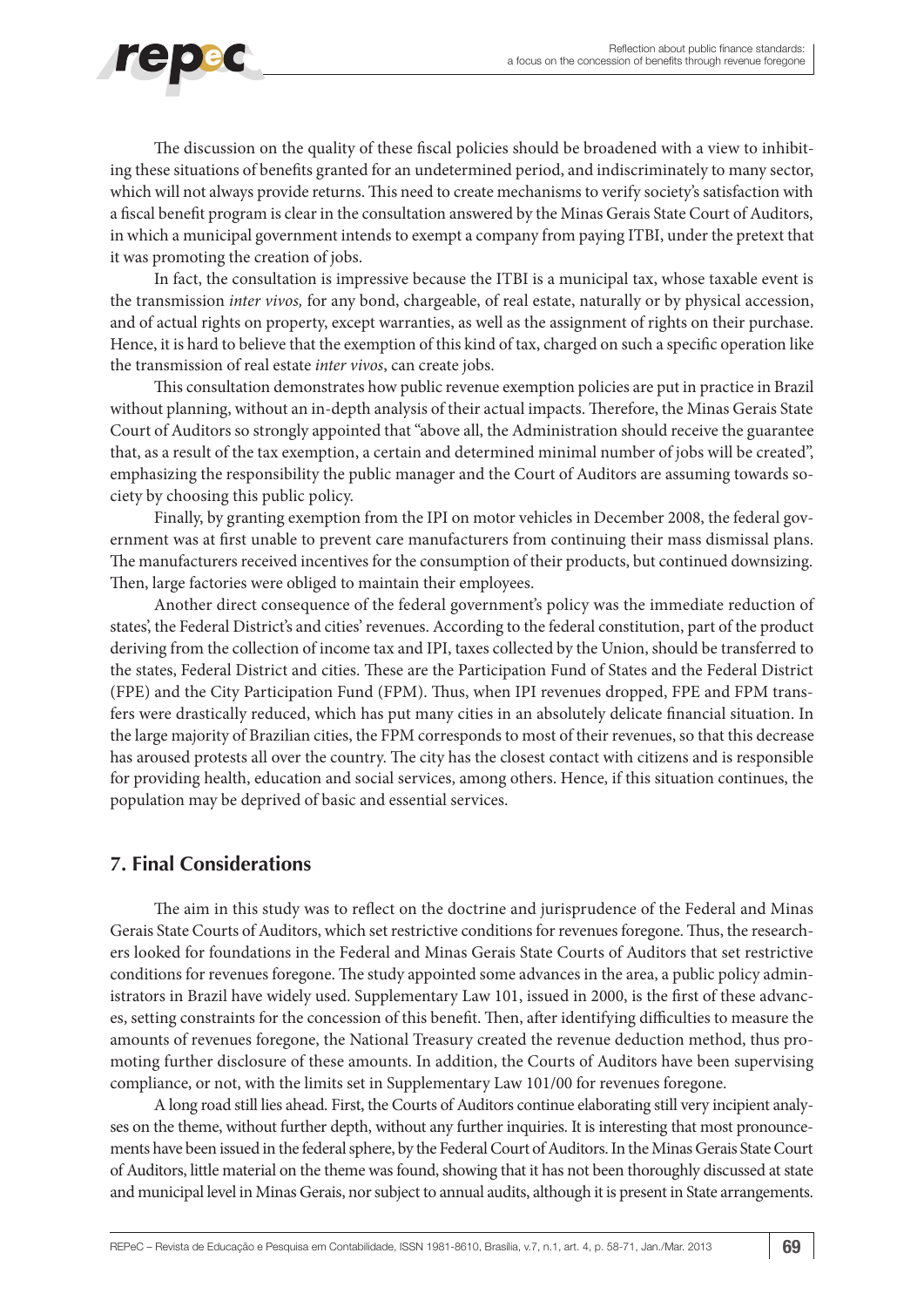

Moreover, it is unknown how Courts will supervise the method the National Treasury has put in practice, which was aimed at further disclosure of the amounts the political entity did not collect. That is so because most of these entities have not complied with this method, which continue elaborating their laws as established before Decree 303, issued on April 28th 2005. Now, if not even the amounts of revenues foregone are correctly verified, even less efforts are verified to analyze these policies in qualitative terms. In other words, no initiative are identified to analyze the objectives of these exemption polities, whether they were achieved or not, whether the population is satisfied with the program or particularly benefitted without having produced any large political-social consequences.

As a suggestion for future research, case studies on the socioeconomic outcomes certain revenue exemption policy have actually achieved are recommended, with a view to assessing society's satisfaction level and the effectiveness of this policy.

#### **8. References**

- Almeida, F. C. R. de. (2001, abril/junho). A renúncia de receita como fonte alternativa de recursos orçamentários. *Revista do Tribunal de Contas da União*, 32(88), 54-65.
- *Constituição da República Federativa do Brasil: promulgada em 5 de Outubro de 1988*. (2004). (30a ed.). São Paulo: Saraiva.
- *Decreto-Lei nº 201, de 27 de fevereiro de 1967*. (1967). Dispõe sobre a responsabilidade dos Prefeitos e Vereadores, e dá outras providências. Diário Oficial da República Federativa do Brasil. Brasília, DF: Poder Executivo.
- *Decreto nº 6687, de 11 de dezembro de 2008*. (2008). Altera a Tabela de Incidência do Imposto sobre Produtos Industrializados - TIPI, aprovada pelo Decreto no 6.006, de 28 de dezembro de 2006, e dá outras providências. Diário Oficial da República Federativa do Brasil. Brasília, DF: Poder Executivo.
- *Decreto nº 6696, de 17 de dezembro de 2008*. (2008). Altera a Tabela de Incidência do Imposto sobre Produtos Industrializados - TIPI, aprovada pelo Decreto nº 6.006, de 28 de dezembro de 2006. Diário Oficial da República Federativa do Brasil. Brasília, DF: Poder Executivo.
- *Decreto nº 6809, de 30 de março de 2009*. (2009). Altera a Tabela de Incidência do Imposto sobre Produtos Industrializados - TIPI, aprovada pelo Decreto nº 6.006, de 28 de dezembro de 2006. Diário Oficial da República Federativa do Brasil. Brasília, DF: Poder Executivo.
- *Lei Complementar nº 101, de 04 de maio de 2000*. (2000). Estabelece normas de finanças públicas voltadas para a responsabilidade na gestão fiscal e dá outras providências. Diário Oficial da República Federativa do Brasil. Brasília, DF: Poder Executivo.
- *Lei nº 4.320, de 17 de março de 1964*. (1964). Estatui Normas Gerais de Direito Financeiro para elaboração e controle dos orçamentos e balanços da União, dos Estados, dos Municípios e do Distrito Federal. Diário Oficial da República Federativa do Brasil. Brasília, DF: Poder Executivo.
- *Lei nº 8.429, de 02 de junho de 1992*. (1992). Dispõe sobre as sanções aplicáveis aos agentes públicos nos casos de enriquecimento ilícito no exercício de mandato, cargo, emprego ou função na administração pública direta, indireta ou fundacional e dá outras providências. Diário Oficial da República Federativa do Brasil. Brasília, DF: Poder Executivo.
- *Portaria Conjunta nº 2, de 06 de agosto de 2009*. (2009). Aprova o Volume I Procedimentos Contábeis Orçamentários da 2ª edição do Manual de Contabilidade Aplicada ao Setor Público - MCASP, e dá outras providências. Diário Oficial da República Federativa do Brasil. Brasília, DF: Secretaria do Tesouro Nacional e Secretária de Orçamento Federal do Ministério do Planejamento, Orçamento e Gestão.